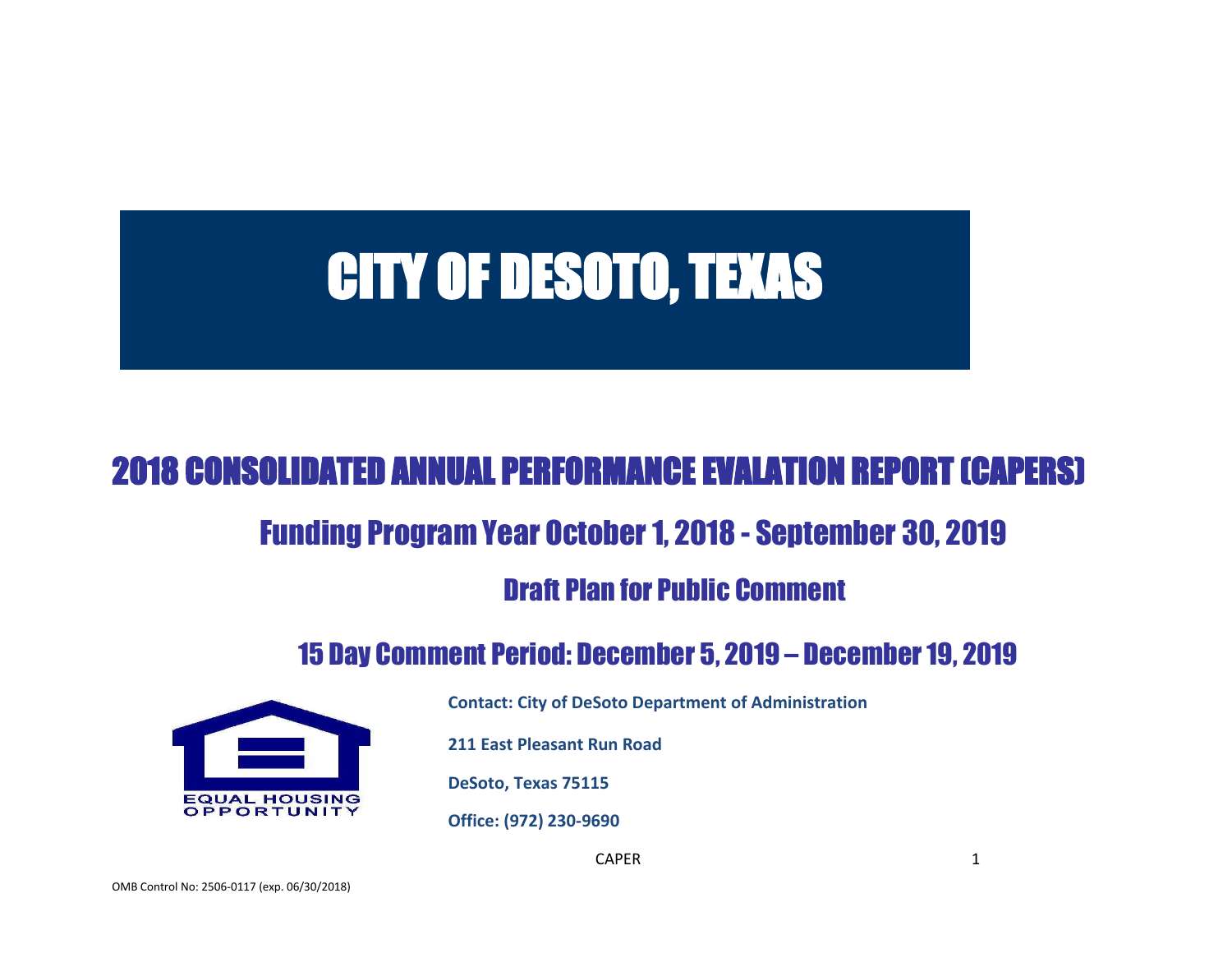## **CR-05 - Goals and Outcomes**

#### **Progress the jurisdiction has made in carrying out its strategic plan and its action plan. 91.520(a)**

This could be an overview that includes major initiatives and highlights that were proposed and executed throughout the program year.

Public Service / Transportation Assistance Program - As part of the 2018 Community Development Block Grant Annual Plan programs, the City of DeSoto funded a Transportation Assistance Program. The program, funding since 2017, is designed to provide monthly subsidy utilizing fare cards to qualified applicants to pay for transportation with local taxi company Yellow Cab. The program pays for participants' transportation to essential services such as travel to doctor's offices, pharmacy, grocery stores, hospital. Travel must originate or terminate in the City of Desoto and is limited to locations within the City of DeSoto, Ellis and Dallas County. Participation is limited to low-moderate income persons (LMI 80%), including LMI eligible individuals, elderly persons 65 years and older, and persons with disabilities. Eligible participation is income restricted to HUD Guidelines for 80% Low-Moderate Income Persons. Transportation Assistance Program was initiated December 1, 2018. As of September 30. 2019, a total of 40 participants were served. Of those served, 100% were LMI 80% or below, 100% seniors and/or disabled persons, including 37 Black, 1 Hispanic and 2 White.

Alley Reconstruction Projects / Public Facilities and Infrastructure - The Public Facilities & Improvements Project underway in Program Year 2018 include the 2017 funded Stoney Creek Alley Project and 2018 funded Misty Glen/Ray Andra Alley Projects. No funds were expended during 2017 Program Year for alley reconstruction. The City received competitive bids for both projects in October 2018. Desoto City Council awarded the projects and an Environmental clearance was completed prior to the start of construction. The City routinely spends 100% of its CDBG funds on activities benefiting low income individuals and families.

**Comparison of the proposed versus actual outcomes for each outcome measure submitted with the consolidated plan and explain, if applicable, why progress was not made toward meeting goals and objectives. 91.520(g)**

Categories, priority levels, funding sources and amounts, outcomes/objectives, goal outcome indicators, units of measure, targets, actual outcomes/outputs, and percentage completed for each of the grantee's program year goals.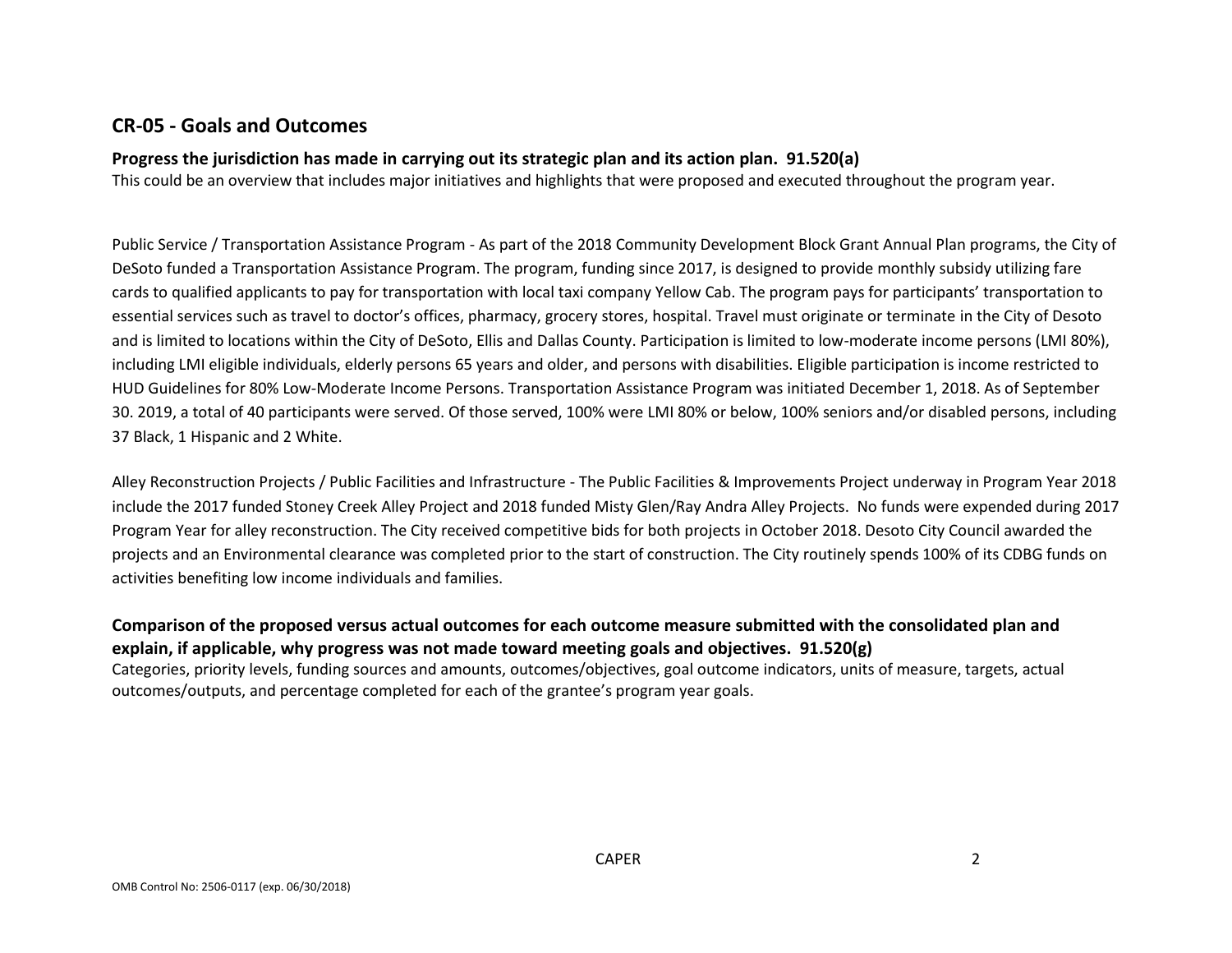| Goal                                       | Category                                                                                                                                  | Source /<br>Amount | Indicator                                                                                                             | Unit of<br><b>Measure</b>    | <b>Expected</b><br>$\overline{\phantom{m}}$<br><b>Strategic</b><br>Plan | Actual-<br><b>Strategic</b><br>Plan | Percent<br>Complete | <b>Expected</b><br>$\overline{\phantom{0}}$<br>Program<br>Year | Actual-<br>Program<br>Year | Percent<br>Complete |
|--------------------------------------------|-------------------------------------------------------------------------------------------------------------------------------------------|--------------------|-----------------------------------------------------------------------------------------------------------------------|------------------------------|-------------------------------------------------------------------------|-------------------------------------|---------------------|----------------------------------------------------------------|----------------------------|---------------------|
| <b>Affordable Housing</b><br>Opportunities | Affordable<br>Housing                                                                                                                     | CDBG: \$           | <b>Housing Code</b><br>Enforcement/Foreclosed<br><b>Property Care</b>                                                 | Household<br>Housing<br>Unit | 1000                                                                    | 0                                   | 0.00%               |                                                                |                            |                     |
| <b>Economic Development</b>                | Non-Housing<br>Community<br>Development                                                                                                   | CDBG: \$           | Jobs created/retained                                                                                                 | Jobs                         | $\mathbf 0$                                                             | 0                                   |                     |                                                                |                            |                     |
| <b>Fair Housing</b>                        | <b>Fair Housing</b>                                                                                                                       | CDBG: \$           | Other                                                                                                                 | Other                        | $\mathsf{O}\xspace$                                                     | $\mathbf 0$                         |                     |                                                                |                            |                     |
| <b>Homeless Activities</b>                 | Homeless                                                                                                                                  | CDBG: \$           | Homelessness<br>Prevention                                                                                            | Persons<br>Assisted          | 0                                                                       | 0                                   |                     |                                                                |                            |                     |
| Program Administration                     | Affordable<br>Housing<br>Public<br>Housing<br>Homeless<br>Non-<br>Homeless<br>Special<br>Needs<br>Non-Housing<br>Community<br>Development | CDBG:<br>\$50003   | Other                                                                                                                 | Other                        | $\overline{2}$                                                          | 0                                   | 0.00%               | 1                                                              | $\pmb{0}$                  | 0.00%               |
| <b>Public Facilities</b>                   | Non-Housing<br>Community<br>Development                                                                                                   | CDBG: \$           | Public Facility or<br><b>Infrastructure Activities</b><br>other than<br>Low/Moderate Income<br><b>Housing Benefit</b> | Persons<br>Assisted          | $\mathbf 0$                                                             | 0                                   |                     |                                                                |                            |                     |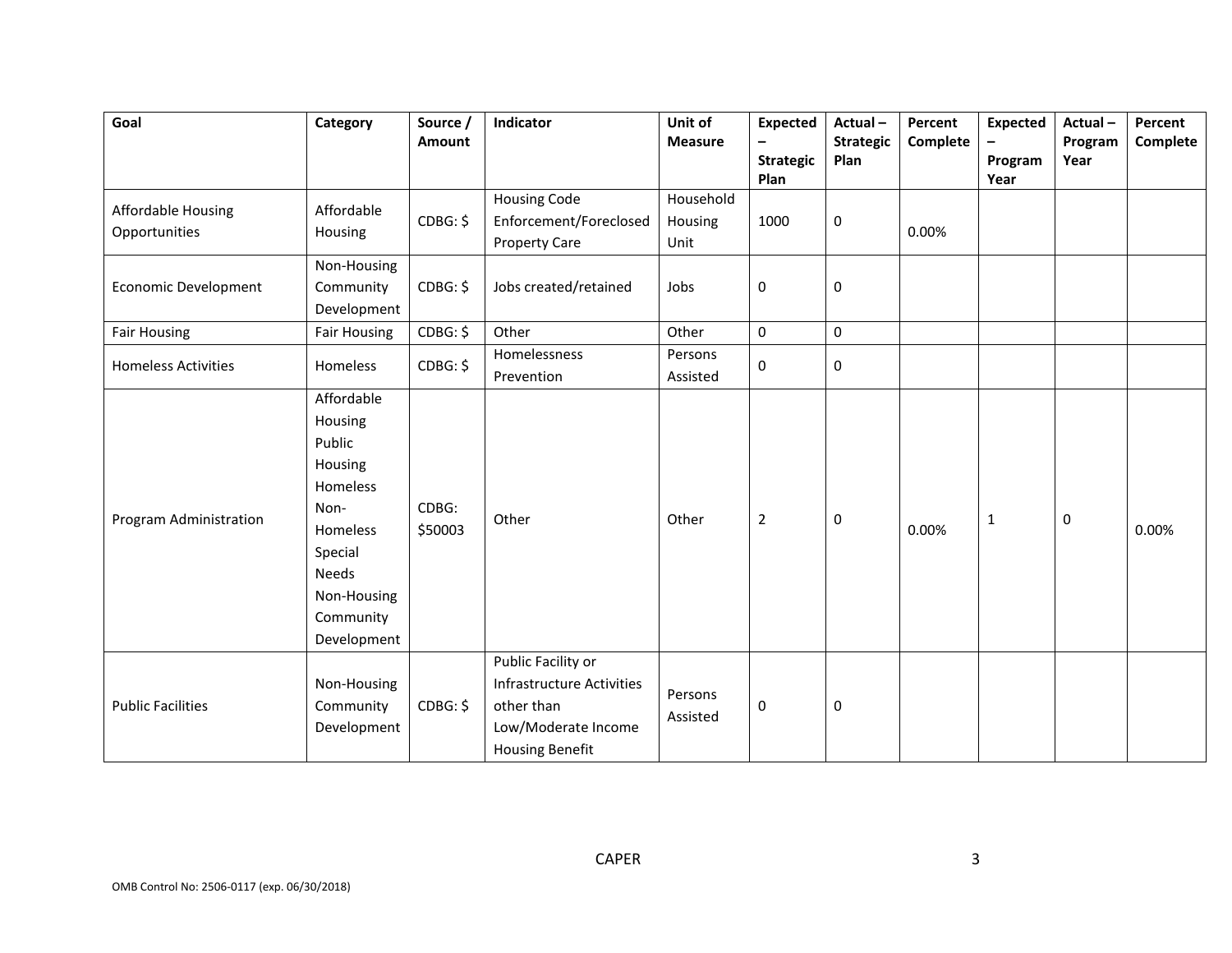| Public<br>Improvements/Infrastructure | Non-Housing<br>Community<br>Development            | CDBG:<br>\$174,841 | Public Facility or<br>Infrastructure Activities<br>other than<br>Low/Moderate Income<br><b>Housing Benefit</b> | Persons<br>Assisted    | 250 | 250 | 100% | 250 | 0  | $0.00\%$ |
|---------------------------------------|----------------------------------------------------|--------------------|----------------------------------------------------------------------------------------------------------------|------------------------|-----|-----|------|-----|----|----------|
| Public<br>Improvements/Infrastructure | Non-Housing<br>Community<br>Development            | CDBG: \$           | Public Facility or<br>Infrastructure Activities<br>for Low/Moderate<br>Income Housing Benefit                  | Households<br>Assisted | 0   |     |      | 14  | 0  | 0.00%    |
| <b>Public Service Programs</b>        | Non-<br><b>Homeless</b><br>Special<br><b>Needs</b> | CDBG:<br>\$40,348  | Public service activities<br>other than<br>Low/Moderate Income<br><b>Housing Benefit</b>                       | Persons<br>Assisted    | 40  | 40  | 100% | 35  | 40 | 114.29%  |

**Table 1 - Accomplishments – Program Year & Strategic Plan to Date**

**Assess how the jurisdiction's use of funds, particularly CDBG, addresses the priorities and specific objectives identified in the plan, giving special attention to the highest priority activities identified.**

Investments were allocated according to responses to programmatic opportunities and client response to funding availability. Infrastructure and Transportation Assistance programs were targeted to the CDBG Eligible Areas. Desoto allocated \$40,348 to fund a public services transportation vouchers program. This program is designed to assist low-moderate persons, elderly and persons with disabilities with their transportation access to essential services.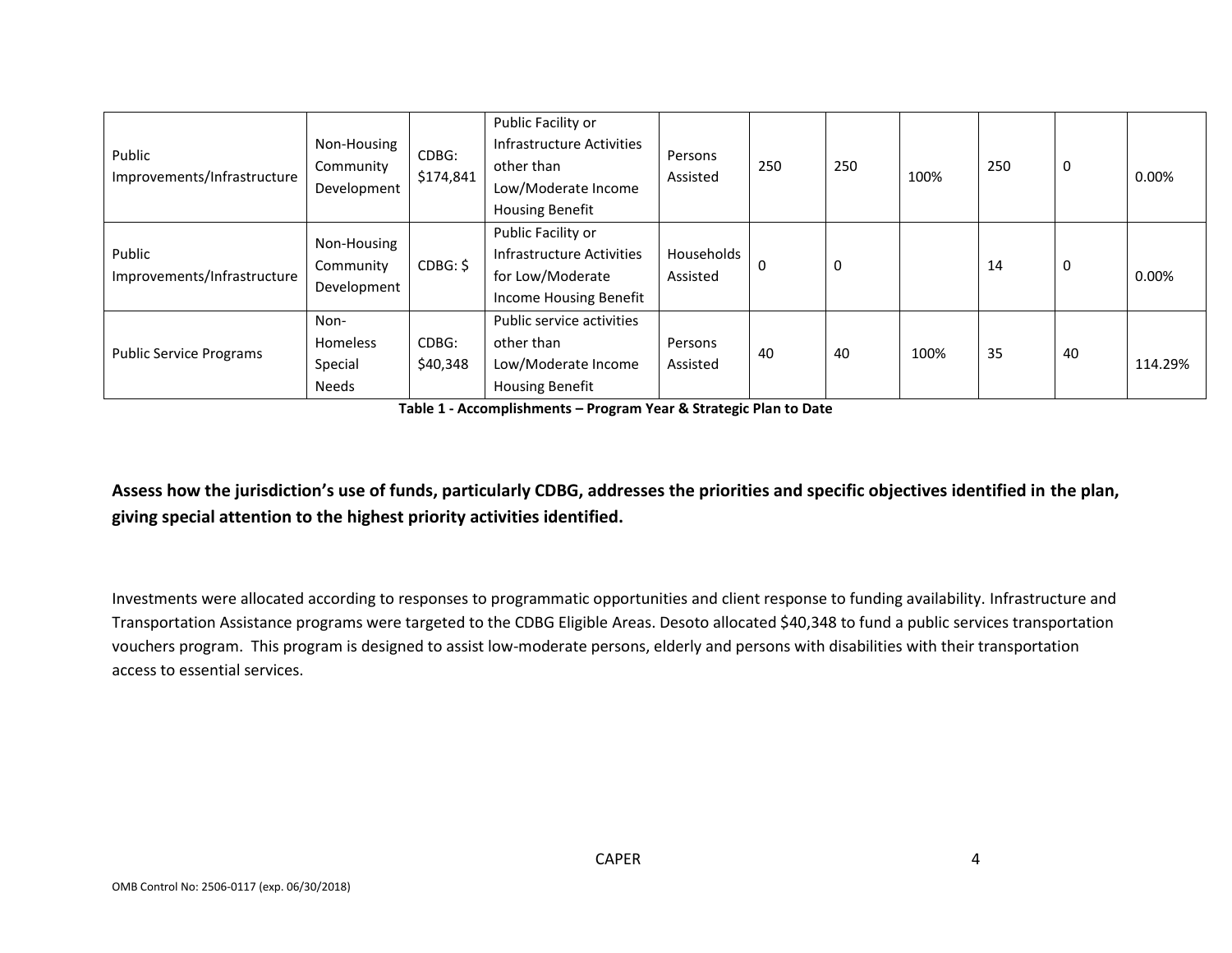## **CR-10 - Racial and Ethnic composition of families assisted**

**Describe the families assisted (including the racial and ethnic status of families assisted). 91.520(a)** 

|                                           | <b>CDBG</b> |
|-------------------------------------------|-------------|
| White                                     | 3           |
| <b>Black or African American</b>          | 37          |
| Asian                                     | n           |
| American Indian or American Native        |             |
| Native Hawaiian or Other Pacific Islander |             |
| <b>Total</b>                              | 40          |
| Hispanic                                  |             |
| Not Hispanic                              | 39          |

#### **Table 2 – Table of assistance to racial and ethnic populations by source of funds**

#### **Narrative**

The funded transportation and alleyway improvement activities met low-mod area criteria. The transportation program served 40 LMI individuals. The racial breakdown was two white, 1 Hispanic and thirty- seven black. Overall, the City of DeSoto is 68.9 percent African American according to the 2017 ACS. The White population constitutes 26 percent of the population so that other racial and ethnic groups comprise 74 percent of the population.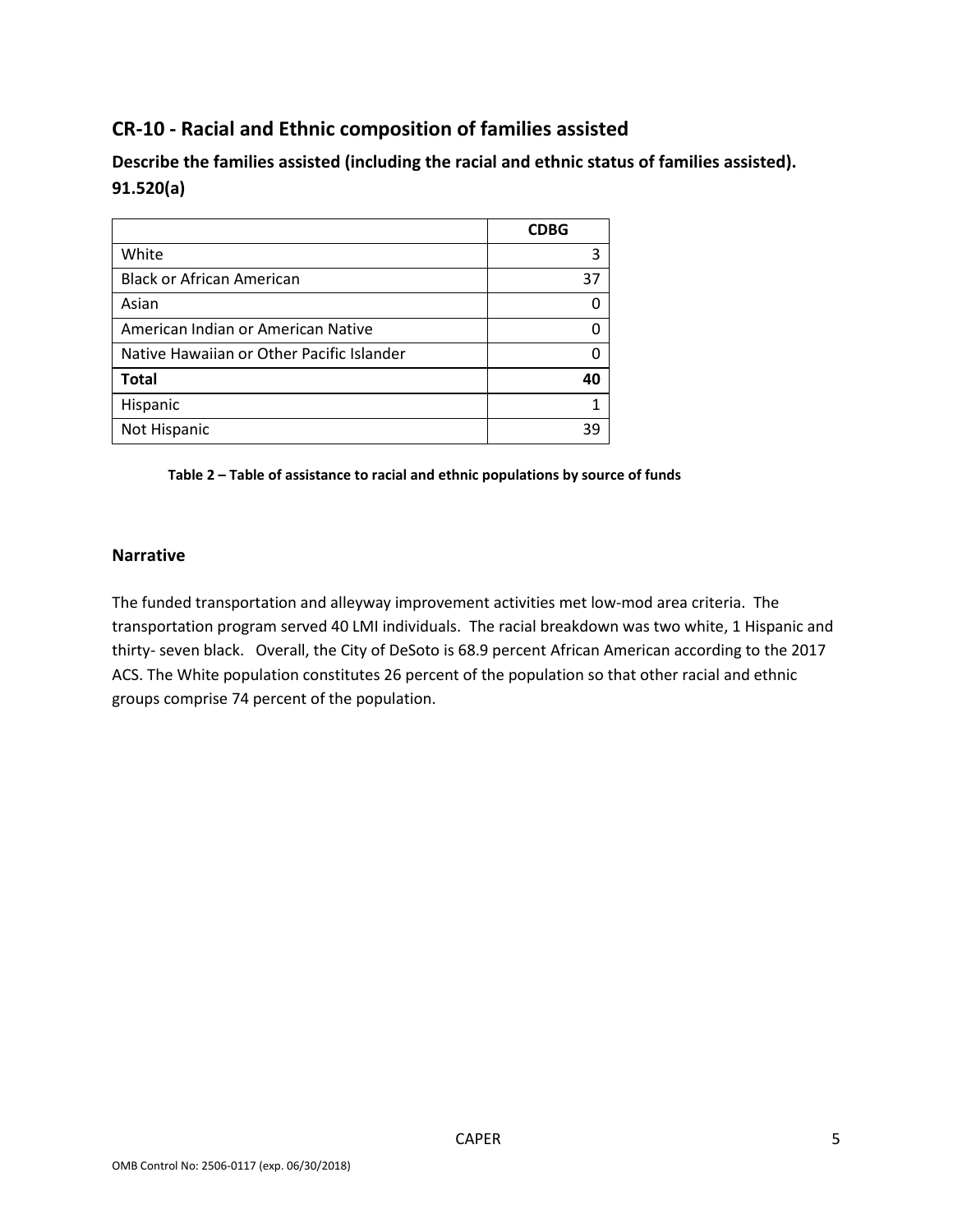## **CR-15 - Resources and Investments 91.520(a)**

| <b>Source of Funds</b> | Source           | <b>Resources Made</b><br>Available | <b>Amount Expended</b><br><b>During Program Year</b> |  |
|------------------------|------------------|------------------------------------|------------------------------------------------------|--|
| <b>CDBG</b>            | public - federal | 268,987                            | 329,675.13                                           |  |

#### **Identify the resources made available**

**Table 3 - Resources Made Available**

#### **Narrative**

#### **Identify the geographic distribution and location of investments**

| <b>Target Area</b> | <b>Planned Percentage</b><br>of Allocation | <b>Actual Percentage of</b><br><b>Allocation</b> | <b>Narrative Description</b>  |
|--------------------|--------------------------------------------|--------------------------------------------------|-------------------------------|
| Citywide           |                                            |                                                  | <b>Benefits LMC residents</b> |
|                    |                                            |                                                  | Low- and moderate-income      |
| Low-mod areas      | 100                                        | 100                                              | areas                         |

**Table 4 – Identify the geographic distribution and location of investments**

#### **Narrative**

100% of the CDBG funds received were expended during this reporting period. All expenditures were in compliance with the City's Annual Plan.

The low/mod areas of the City, in general, are characterized by older housing, often in need of repair or renovation and areas in need of improvements to infrastructure. Funds were targeted to these areas to improve infrastructure under the Alley Reconstruction Projects and to improve access to essential services for LMI populations under the Transportation Assistance Program. One hundred percent (100%) of the allocated/expended CDBG funds were used in low-mod areas as area benefits and individual benefits to LMI populations.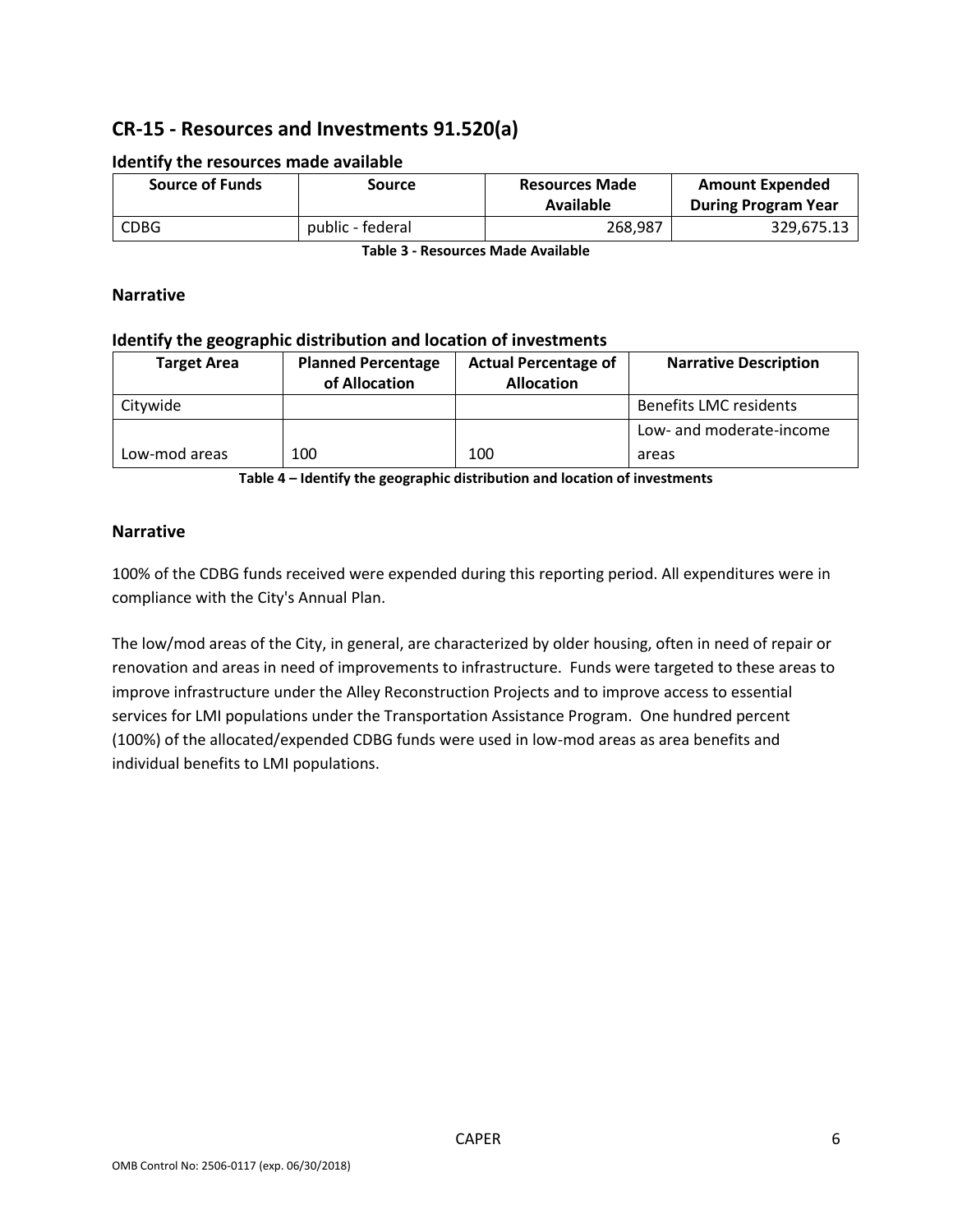#### **Leveraging**

**Explain how federal funds leveraged additional resources (private, state and local funds), including a description of how matching requirements were satisfied, as well as how any publicly owned land or property located within the jurisdiction that were used to address the needs identified in the plan.**

The City provided General Fund dollars as matching leverage for the CDBG funds allocated for 2016 – 2017 and 2017 – 2018 Alley projects projected to be completed by April 2019. Total cost of the two Alley Reconstruction Projects awarded for construction on October 13, 2018 is \$437,690. The General fund provided \$173,275 of the \$437,690 the CDBG \$100,415 for the 2016 – 2017 funded Stoney Creek Alley Project and \$164,000 2017 – 2018 funded Misty Glen/Ray Andra Alley Projects. The general fund is also paying for the administrative, contracting cost, and Davis Bacon Compliance cost. Project was bid in October 2018 and completed August 2019.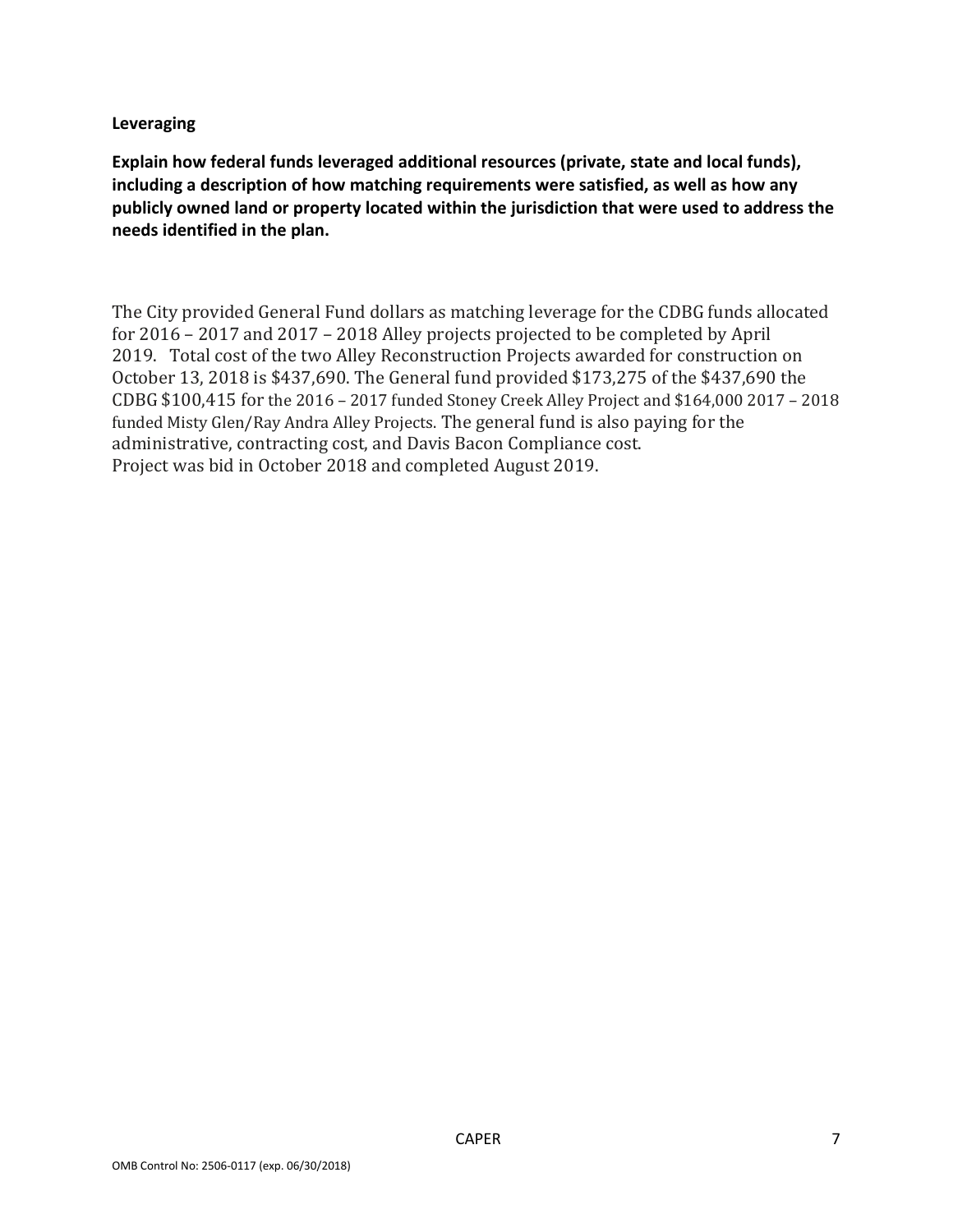## **CR-20 - Affordable Housing 91.520(b)**

**Evaluation of the jurisdiction's progress in providing affordable housing, including the number and types of families served, the number of extremely low-income, low-income, moderate-income, and middle-income persons served.**

|                                          | <b>One-Year Goal</b> | Actual |
|------------------------------------------|----------------------|--------|
| Number of Homeless households to be      |                      |        |
| provided affordable housing units        | 0                    |        |
| Number of Non-Homeless households to be  |                      |        |
| provided affordable housing units        | 0                    |        |
| Number of Special-Needs households to be |                      |        |
| provided affordable housing units        | C                    |        |
| Total                                    | 0                    |        |

**Table 5 – Number of Households**

|                                        | <b>One-Year Goal</b> | Actual |
|----------------------------------------|----------------------|--------|
| Number of households supported through |                      |        |
| <b>Rental Assistance</b>               | 0                    |        |
| Number of households supported through |                      |        |
| The Production of New Units            | 0                    |        |
| Number of households supported through |                      |        |
| <b>Rehab of Existing Units</b>         | 0                    |        |
| Number of households supported through |                      |        |
| <b>Acquisition of Existing Units</b>   | 0                    |        |
| <b>Total</b>                           | 0                    |        |

**Table 6 – Number of Households Supported**

## **Discuss the difference between goals and outcomes and problems encountered in meeting these goals.**

The City of DeSoto did not allocate CDBG funding for affordable housing activities this reporting period. The City continues to provide referrals of persons seeking housing assistance to nonprofit partner Habitat for Humanities who provides housing assistance to Desoto residents. Referrals are also made to area churches and religious institutions providing assistance with food, utilities, rent, and volunteer repairs including handicap accessibility.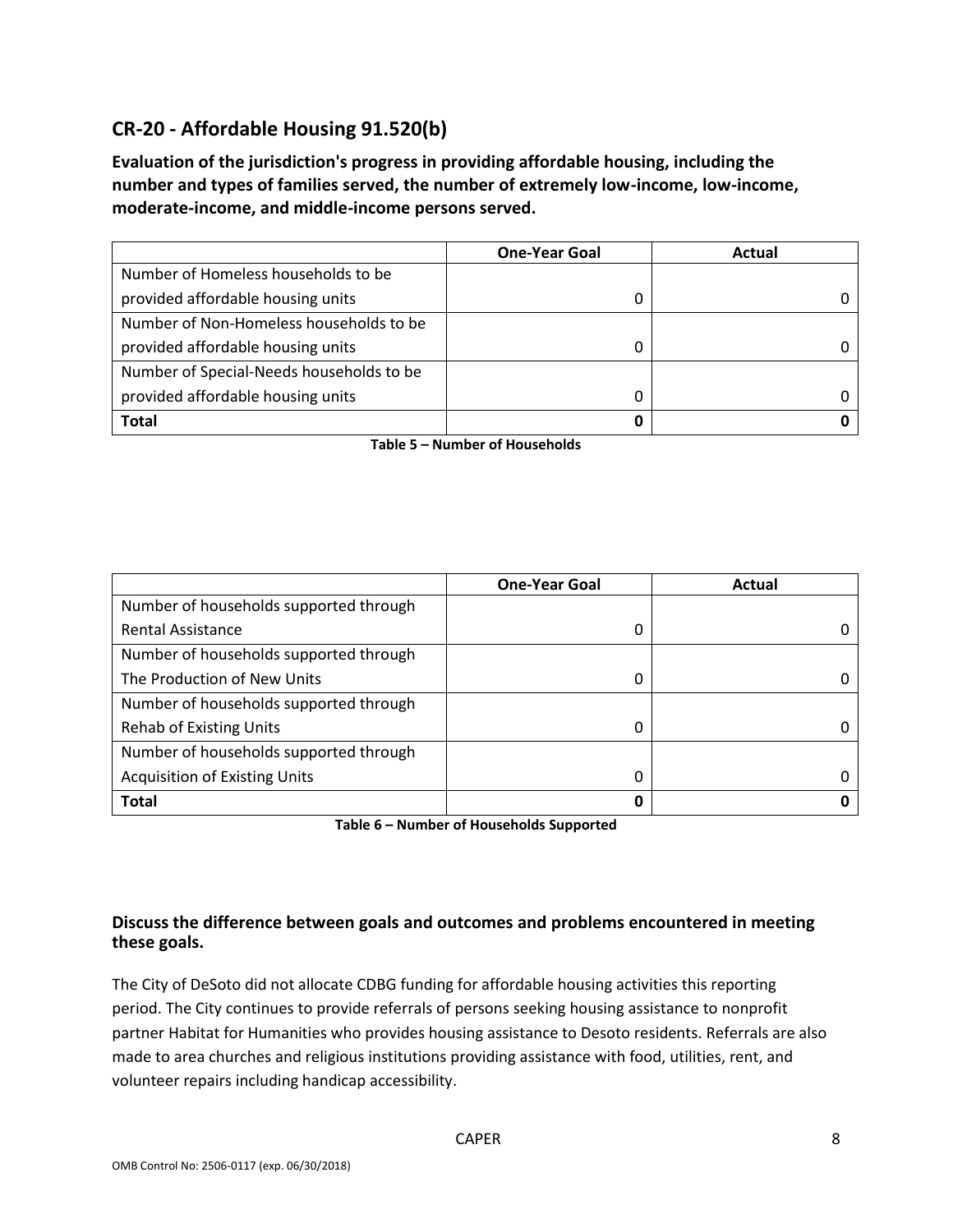Beginning the 2017 Annual Plan Year, the City replaced CDBG funding for expanded Code Enforcement in LMI Census tracts with General Fund but continued to provide an enhanced level of service in LMI areas. Code Enforcement initiated approximately two thousand cases n LMI areas aimed at preserving existing affordable housing stock by issuing notices and citations for violations involving: Boarded Homes, Construction w/o Permit, High Grass/Weeds, Missing House Numbers, Illegal Business, Illegal Parking, Illegal Signs, Inoperable Vehicles/Oversized Vehicles, Public Right of Way, Substandard Structure, Trash & Debris/Trash Placement, Trees and Landscaping, Unsecured Structure and Zoning.

#### **Discuss how these outcomes will impact future annual action plans.**

N/A

**Include the number of extremely low-income, low-income, and moderate-income persons served by each activity where information on income by family size is required to determine the eligibility of the activity.**

| <b>Number of Households Served</b> | <b>CDBG Actual</b> | <b>HOME Actual</b> |
|------------------------------------|--------------------|--------------------|
| <b>Extremely Low-income</b>        |                    |                    |
| Low-income                         |                    |                    |
| Moderate-income                    |                    |                    |
| Total                              |                    |                    |

**Table 7 – Number of Households Served**

#### **Narrative Information**

The City of DeSoto did not allocate CDBG funding for affordable housing activities this reporting period.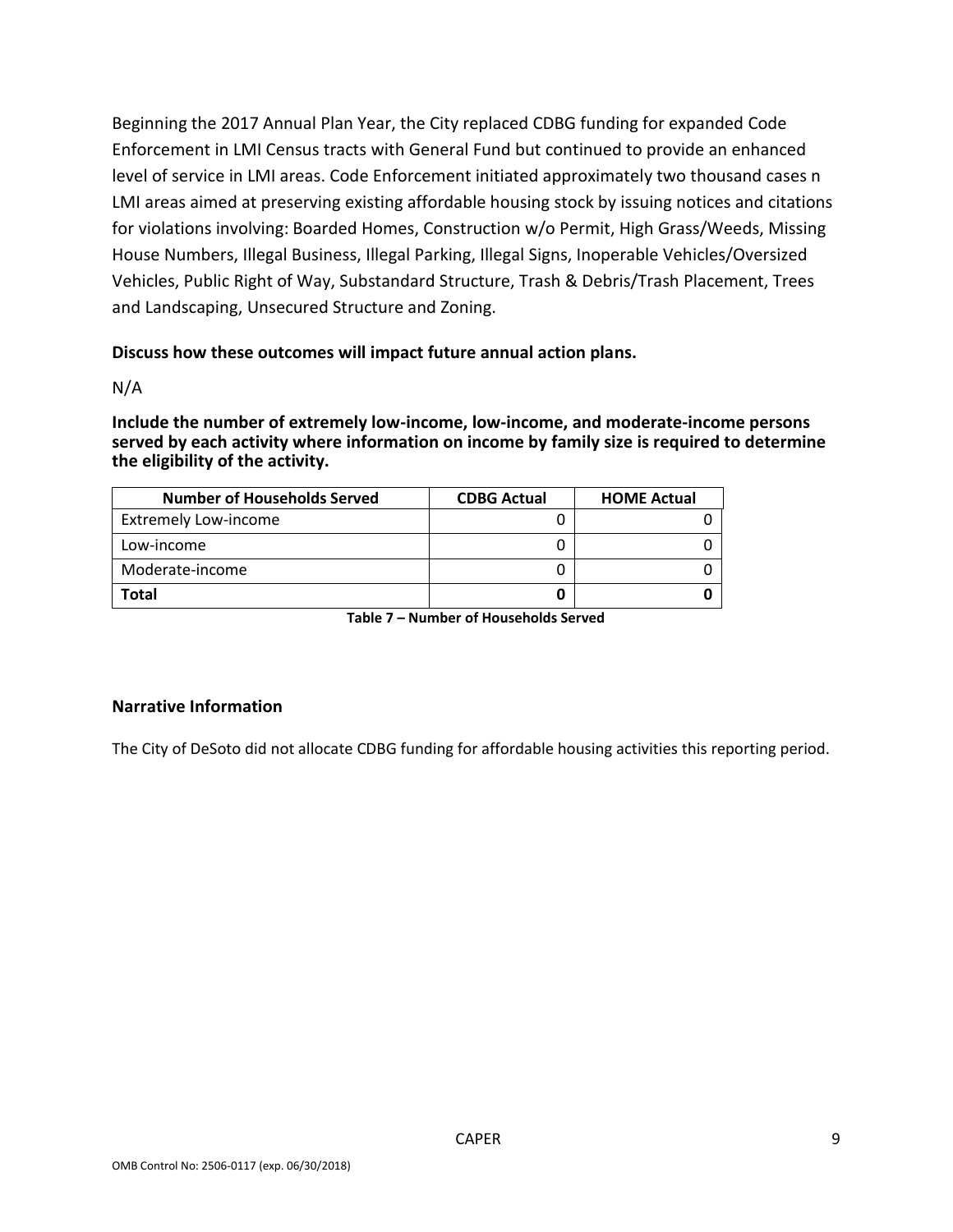## **CR-25 - Homeless and Other Special Needs 91.220(d, e); 91.320(d, e); 91.520(c)**

**Evaluate the jurisdiction's progress in meeting its specific objectives for reducing and ending homelessness through:**

## **Reaching out to homeless persons (especially unsheltered persons) and assessing their individual needs**

The City of Desoto is a participant in the Continuum of Care in the Dallas area, and is committed to directly participating in planning and programs and funded activities. During the 2018 Program Year, the City continued its' involvement in CoC activities. The City of DeSoto supports the data collection and participates in the programs and activities sponsored by the Dallas County CoC and the Metro Dallas Homeless Alliance aimed at reducing poverty and addressing the needs of persons in poverty and those in need of homeless services and support. DeSoto participated in the monthly meeting with the CoC and MDHA to discuss policy and support the collection of data for those persons in need of and receiving services. City of DeSoto participated in the January 2018 Point in Time (PIT) Homeless Count sponsored by Metro Dallas Homeless Alliance in conjunction with the Dallas County CoC.

City of DeSoto coordinated with shelters and service providers to receive survey data for homeless persons in shelters in Dallas County or accessing services on the PIT night, identifying themselves as living or having lived in DeSoto. The City of DeSoto Assistant City Manager and staff participated in meetings in 2017 and- 2018 with the Dallas Metro Homeless Alliance to discuss how the City of DeSoto might participate in the PIT Count resulting in the City's participation in the scheduled count for January 2018. The City of DeSoto focused on performing the PIT in the City of DeSoto. Based on data collected during the PIT for homeless persons in DeSoto and identification of homeless persons in Dallas County shelters whose homeless origin began in DeSoto, City personnel identified service providers and will make referrals of homeless persons to those services.

As noted, there currently is no service delivery system as such for these populations. The City and local organizations rely upon services provided by other area organizations.

## **Addressing the emergency shelter and transitional housing needs of homeless persons**

DeSoto did not provide federal funding for shelter activities. Local organizations address these needs through alternative funding. The City does not provide entitlement funding for homeless shelters. However, shelter needs are supported by local organizations and resources that address homeless shelters, supportive housing, halfway housing, transitional housing, day shelters, low income housing and drug and alcohol treatment.

Neighboring agencies such as: Living Word, Bridges Safehouse, Inc., The B&W House, Promise House and Homeward Bound and others provide homeless services and addresses emergency shelter and transitional housing needs for those transiting to permanent housing and independent living. The City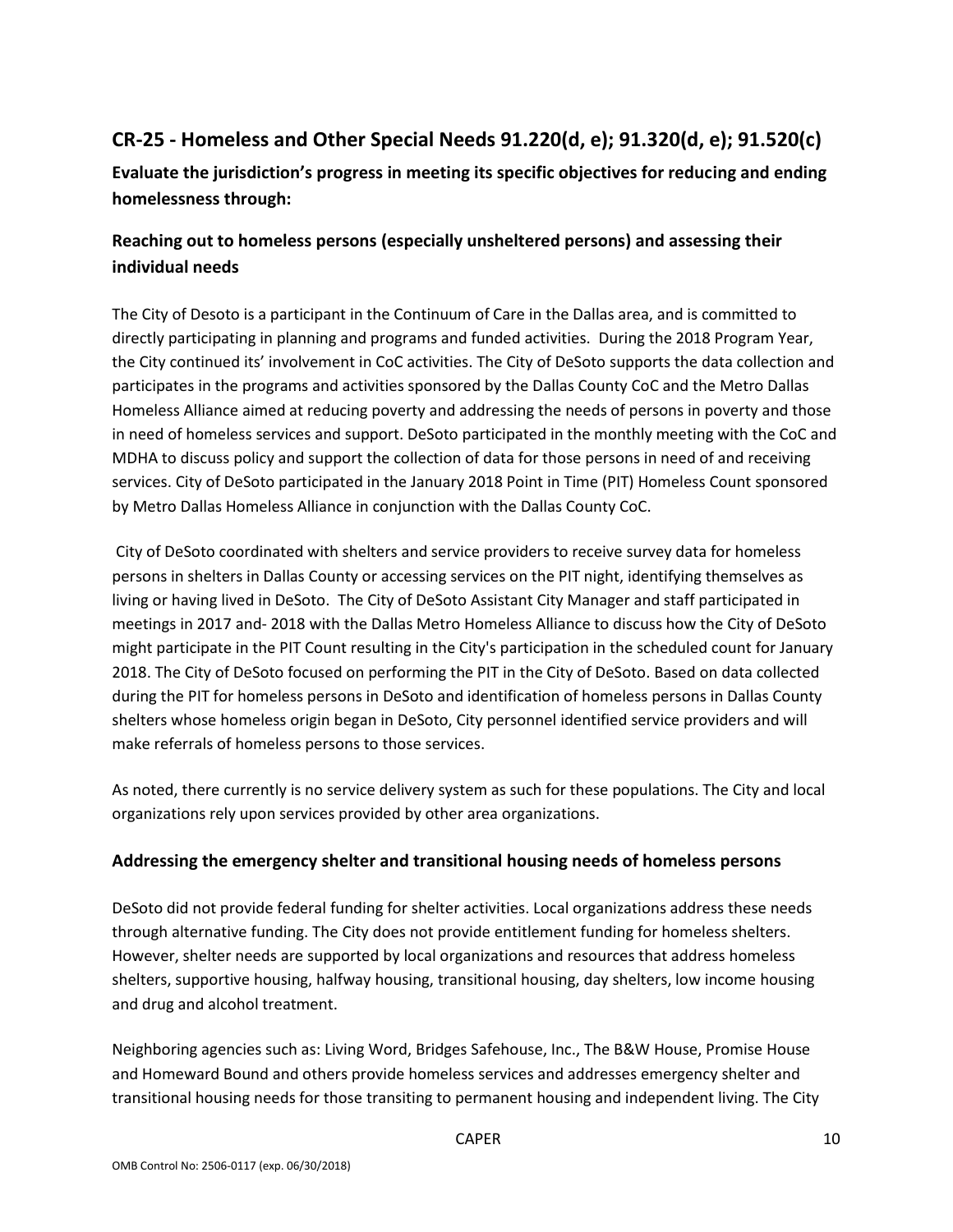funds a Transportation Assistance Program providing monthly subsidy utilizing fare cards to qualified LMI applicants to pay for transportation with local taxi company Yellow Cab. The program pays for participants' transportation to essential services such as travel to doctor's offices, pharmacy, grocery stores, hospital. The City coordinates with local senior centers and senior living facilities to advertise and offer these services. Transportation cost to essential services was identified as a priority need during the Annual Plan community engagement and consultation with public and private agencies.

**Helping low-income individuals and families avoid becoming homeless, especially extremely low-income individuals and families and those who are: likely to become homeless after being discharged from publicly funded institutions and systems of care (such as health care facilities, mental health facilities, foster care and other youth facilities, and corrections programs and institutions); and, receiving assistance from public or private agencies that address housing, health, social services, employment, education, or youth needs**

No funding was proposed in the Annual Plan to address homeless prevention, but the City continues to partner with local service providers through the Continuum of Care Coalition and Metro Dallas Homeless Alliance (MDHA). Desoto police, Community Development, Code Enforcement, and City Manager staff participated in the January 2018 MDHA One Night Count, identifying homeless persons in shelters and on the streets of Desoto. Referrals were made to service providers and shelters both during the county and as needed during the program year. City Staff also participate in the Visiting Nurses Association of Texas programs, delivering meals on wheels to area residents. City coordinates with Police department staff in identifying shelter for person in need being discharged.

**Helping homeless persons (especially chronically homeless individuals and families, families with children, veterans and their families, and unaccompanied youth) make the transition to permanent housing and independent living, including shortening the period of time that individuals and families experience homelessness, facilitating access for homeless individuals and families to affordable housing units, and preventing individuals and families who were recently homeless from becoming homeless again**

No funding was proposed in the Annual Plan to address homeless prevention, but the City continues to partner with local service providers through the Continuum of Care Coalition and Metro Dallas Homeless Alliance.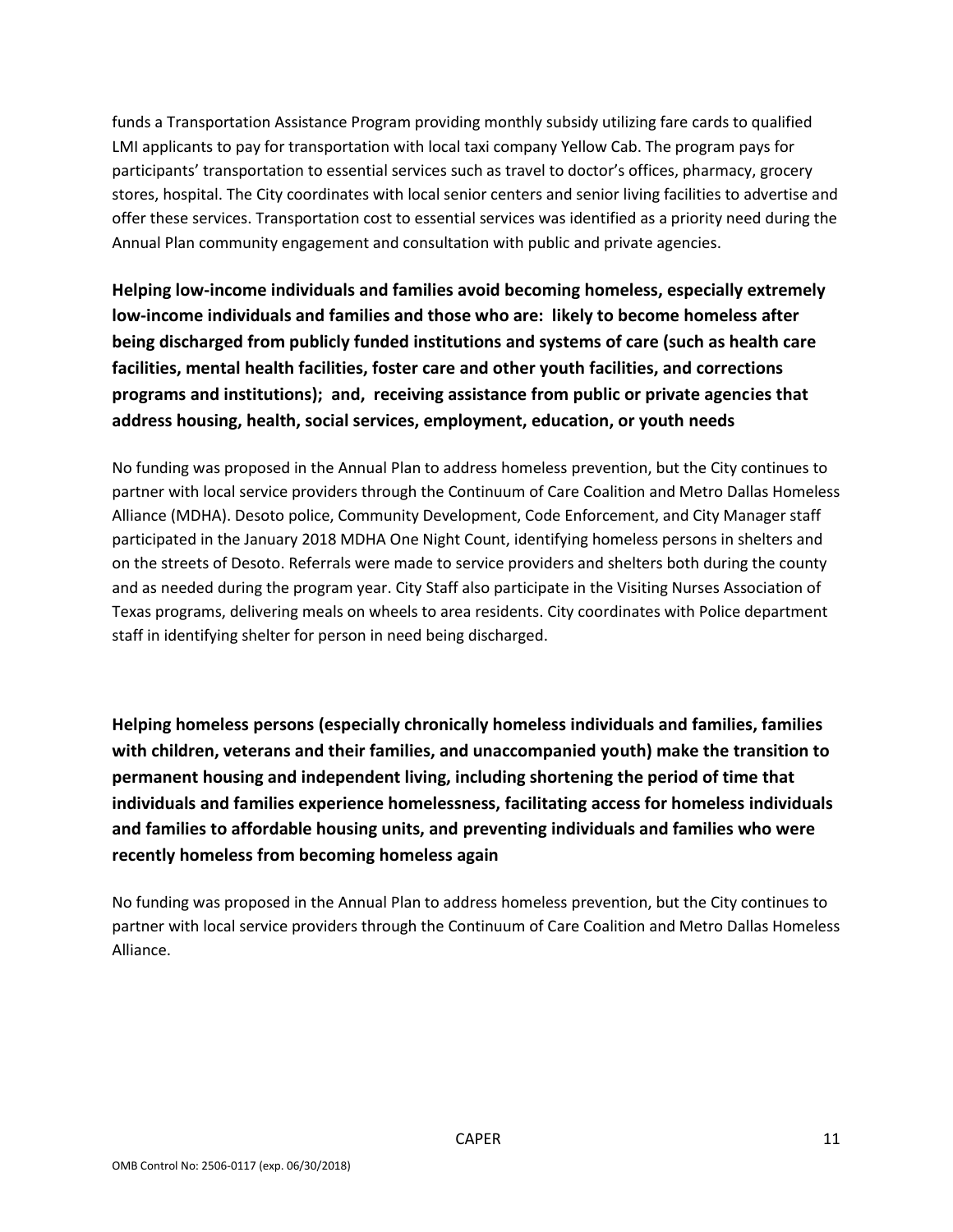## **CR-30 - Public Housing 91.220(h); 91.320(j)**

## **Actions taken to address the needs of public housing**

DeSoto does not have any public housing units, though the City has three assisted affordable rental communities in the City: Primrose Park at Rolling Hills with 250 units, the Wintergreen Senior Apartments with 180 units, and Texas Kirkwood Apartments with 198 units. Financed with Low Income

Housing Tax Credits, some units include some form of rental assistance to make rent more affordable for very low-income families.

This housing is intended for low- and moderate-income households, based upon HUD's income limits calculations for the Dallas County, Texas Metropolitan Statistical Area.

## **Actions taken to encourage public housing residents to become more involved in management and participate in homeownership**

There is no public housing within the City of DeSoto.

#### **Actions taken to provide assistance to troubled PHAs**

There is no public housing within the City of DeSoto.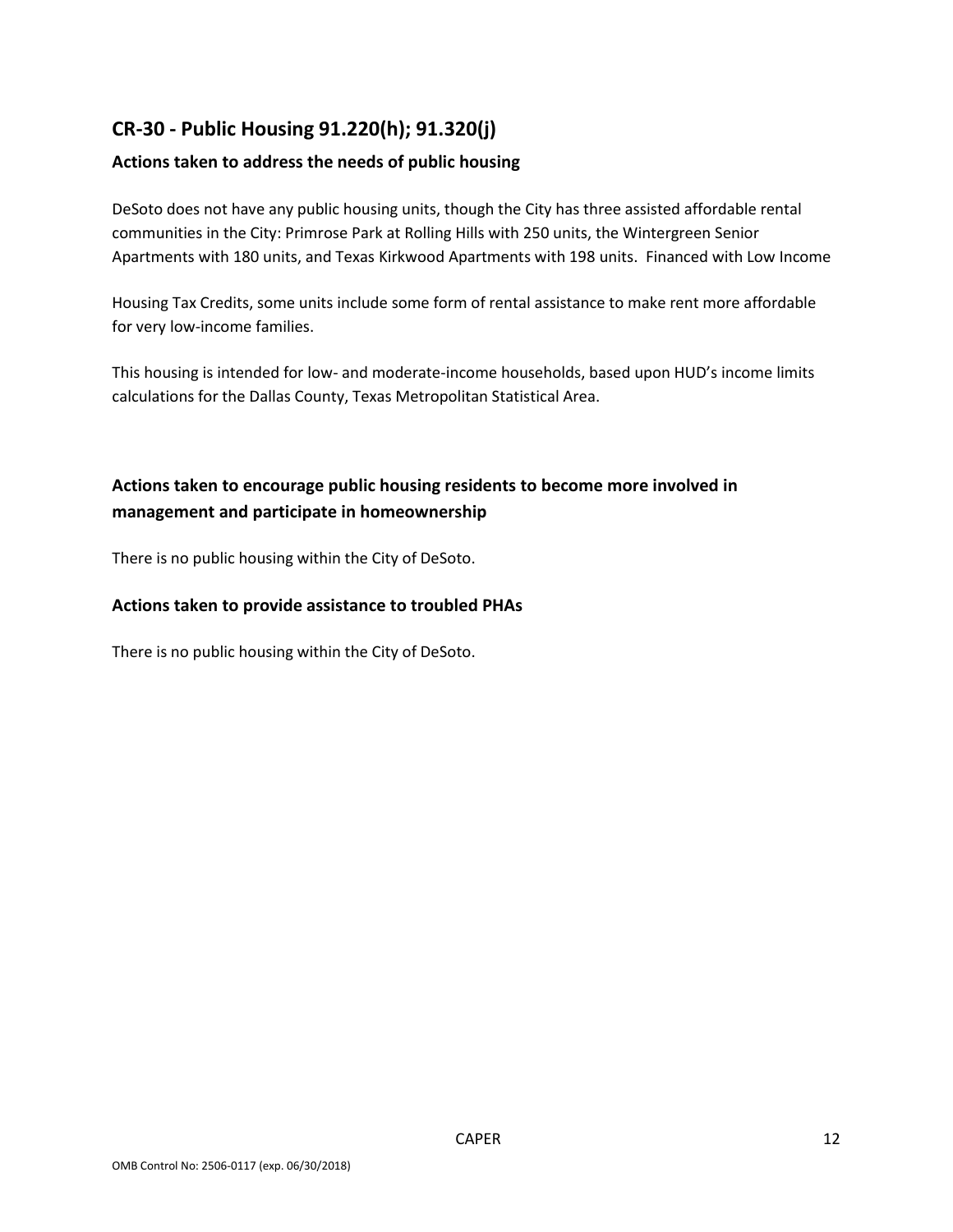## **CR-35 - Other Actions 91.220(j)-(k); 91.320(i)-(j)**

**Actions taken to remove or ameliorate the negative effects of public policies that serve as barriers to affordable housing such as land use controls, tax policies affecting land, zoning ordinances, building codes, fees and charges, growth limitations, and policies affecting the return on residential investment. 91.220 (j); 91.320 (i)**

Job creation, living wages, and unemployment were identified as impediments to fair housing. In response to impediments, the City encourages efforts to attract business and development and to develop affordable housing projects using incentives and tax credit programs provided by the Desoto Economic Development Corporation when available. Funding including incentives These efforts included incentives to support development cost and assistance with regulatory compliance for development of a new Hilton Home 2 Hotel and expansion of Brittle-Brittle a family owned candy manufacturer. These employers provide jobs to LMI persons.

Other impediments included transportation and access to essential services for persons impacted by poverty and limited income. The CDBG funded Transportation Assistance Program enabled 40 participants, LMI 80% or below, to travel to essential services.

## **Actions taken to address obstacles to meeting underserved needs. 91.220(k); 91.320(j)**

The City continues to research new funding sources for programs to address underserved needs. Funding limitations is a major obstacle to providing the services needed to focus on the remaining and growing issues that prevent families from breaking the cycle of poverty.

## **Actions taken to reduce lead-based paint hazards. 91.220(k); 91.320(j)**

The city did not undertake any housing activities during this reporting period. The City has approximately 5,174 housing units with the presence of lead-based paint in them, but it should be noted that the bulk of these units were constructed after 1960 and have the lowest possibility of lead-based paint. Overall the lead hazard in DeSoto appears to be less acute than in older, often highly urbanized communities.

#### **Actions taken to reduce the number of poverty-level families. 91.220(k); 91.320(j)**

The City partnered with the COC Coalition to reduce the number of poverty-level families through the development of programs and services needed to assist those families with education, job opportunities and life skills training.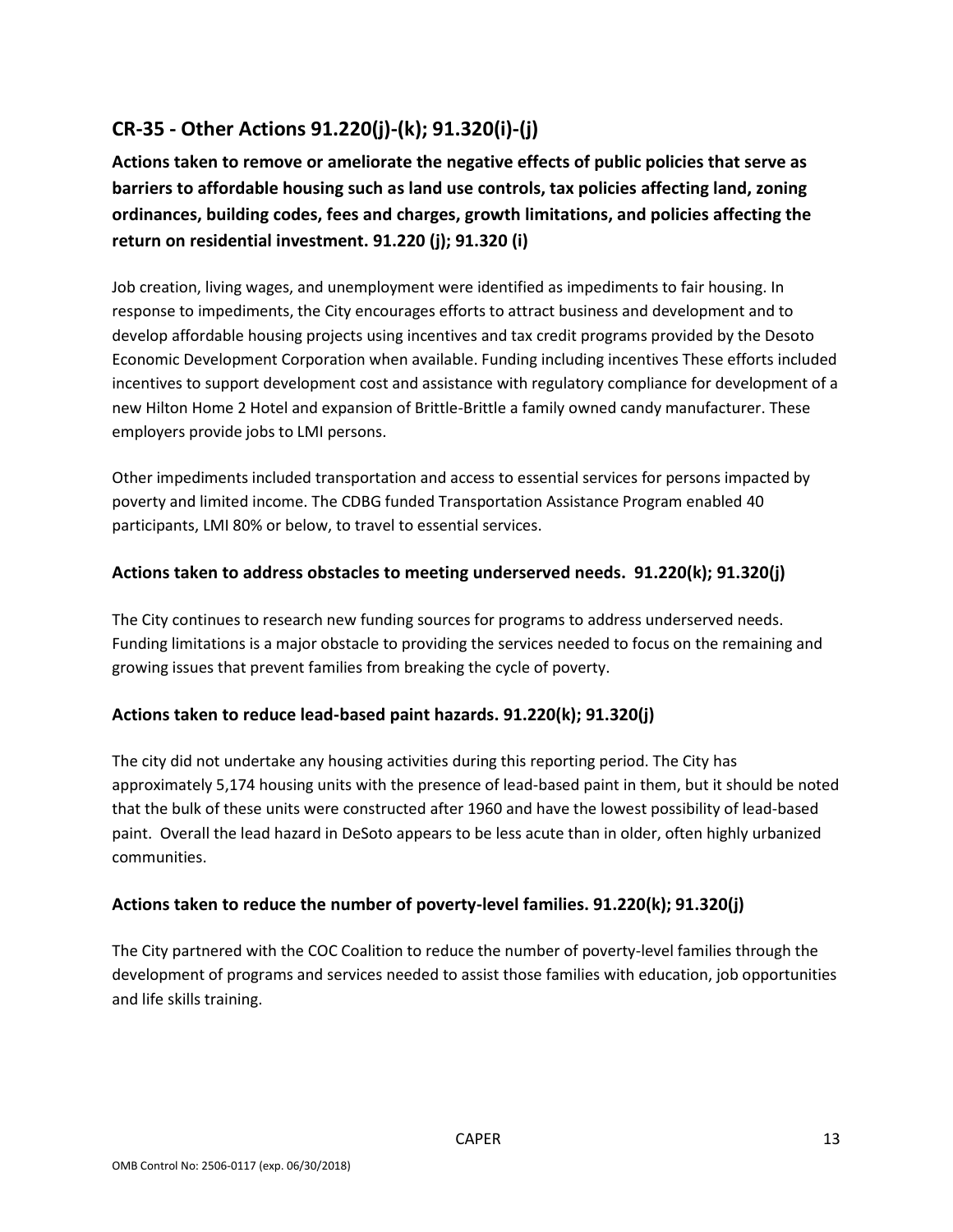#### **Actions taken to develop institutional structure. 91.220(k); 91.320(j)**

As a participant in the Dallas County CDBG program, the City has developed relationships and contacts with a number of service providers, not-for-profit organizations, housing developers and lenders, and agencies at the state, regional and local levels. The Administration Department understands its role in the delivery system and will work to develop and formalize an organized and effective delivery system including as many of the entities responsible for program delivery as possible.

## **Actions taken to enhance coordination between public and private housing and social service agencies. 91.220(k); 91.320(j)**

As a participant in the Dallas County CDBG program, the City has developed relationships and contacts with a number of service providers, not-for-profit organizations, housing developers and lenders, and agencies at the state, regional and local levels. The Administration Department understands its role in the delivery system and will work to develop and formalize an organized and effective delivery system including as many of the entities responsible for program delivery as possible.

## **Identify actions taken to overcome the effects of any impediments identified in the jurisdiction's analysis of impediments to fair housing choice. 91.520(a)**

The City's code enforcement and infrastructure improvements help to address barriers to decent affordable housing by creating more inviting communities that are affordable too low to moderate income families.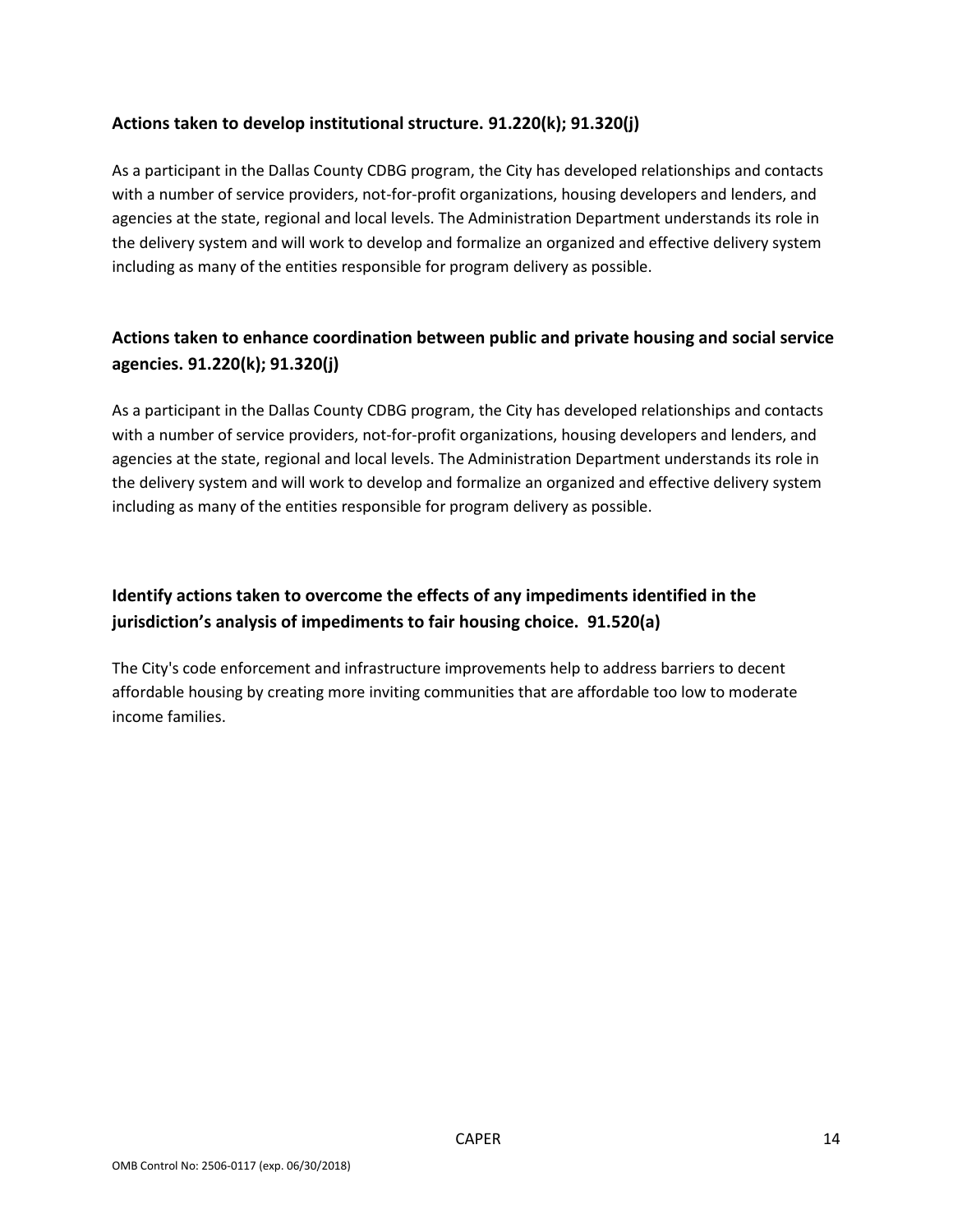## **CR-40 - Monitoring 91.220 and 91.230**

**Describe the standards and procedures used to monitor activities carried out in furtherance of the plan and used to ensure long-term compliance with requirements of the programs involved, including minority business outreach and the comprehensive planning requirements**

The City provides outreach to minority businesses to encourage participation in providing goods and services to the City. The contract for the CDBG funded Stoney Creek and Misty Glen/Ray Andra Alley Projects is Construction Companies Group, minority business enterprise and Hispanic owned business certified by the North Central Texas Regional Certification Agency (NCTCRA). Total cost of the two Alley Reconstruction Projects awarded for construction on October 13, 2018 was \$437,690. The project was completed in April 2019.

The City provided outreach to persons with disabilities, minorities and non-English speaking person encouraging participation in the Transportation Assistance program. Of the forty participants, 100% were seniors and/or disabled persons, 38 Black and 2 White. Senior service agencies and senior housing providers provide outreach and assistance to non-English speaking persons applying for the program.

The City of DeSoto continued its use of monitoring standards and procedures. The City has developed its own set of Program Policies and Procedures and Project and Program Monitoring Procedures. The following description outlines the policies, standards and procedures that the City will employ to ensure compliance with program requirements.

The Administration Department views its monitoring responsibilities as an ongoing process, involving continuing communication, evaluation, and follow-up. The process involves frequent telephone contacts, written communications, the analyses of reports, audits, and periodic meetings with the agencies and city departments responsible for entitlement funded programs. The Department's staff will stay informed concerning compliance with program requirements and the extent to which technical assistance is needed. To execute its monitoring program the Administration Department will develop and implement monitoring procedures to ensure that recipients and sub-recipients of HUD funds are in compliance with Federal regulations and program guidelines.

The overriding goal of monitoring is to identify deficiencies and promote corrections in order to improve and reinforce performance. Deficiencies are corrected through discussion, negotiation, or technical assistance. The three stages utilized for addressing problem areas are early identification of problems, intervention for more serious or persistent problems, and sanctions.

Overview: Non-profit organizations that receive CDBG funds will be required to submit monthly financial and performance reports prior to reimbursement of expenditures. These reports will provide sufficient information to document compliance with timely expenditures and performance objectives.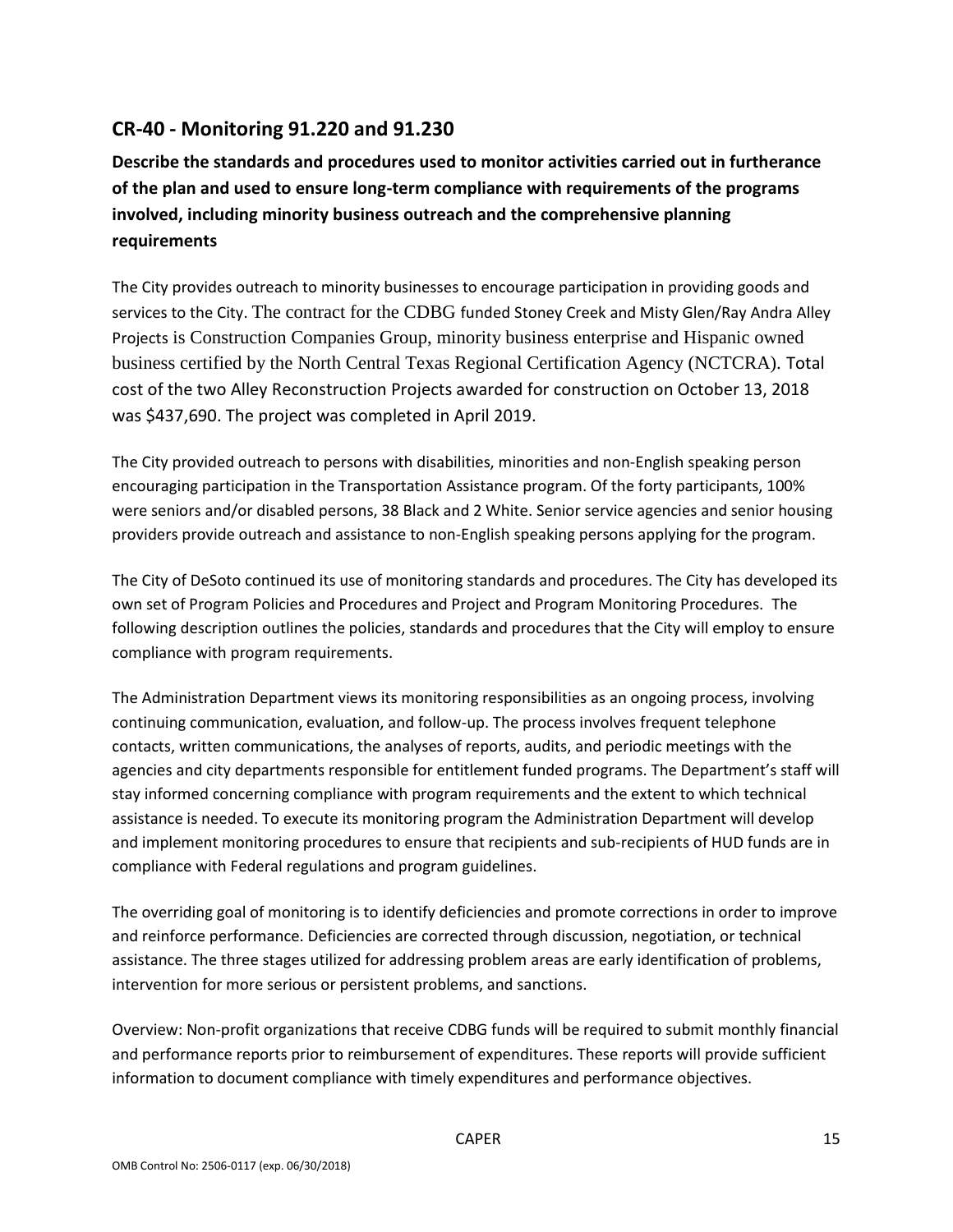Performance objectives and outcomes will be required of all nonprofits receiving funding and will be incorporated in the contract agreement with the City. Monthly reports will allow for monthly "desk monitoring" throughout the program year. The Administration Department will review these reports on a monthly basis.

If developed in DeSoto, Community Housing Development Organizations (CHDOs) will submit monthly performance and matching reports to the department to ensure ongoing compliance and goal accomplishments. These organizations will be subject to annual CHDO certification and annual monitoring when new projects begin, or when deemed necessary through a risk assessment.

City staff will provide technical assistance to social service and housing organizations that receive Federal funds either by phone, email, or on-site visits whenever a change in program staff or other operational concerns develop.

## **Citizen Participation Plan 91.105(d); 91.115(d)**

## **Describe the efforts to provide citizens with reasonable notice and an opportunity to comment on performance reports**.

The City considers the involvement of its low- and moderate-income residents to be essential to the development of its CAPER.

The City ensures that all Public Hearings are held at times and locations convenient to potential and actual beneficiaries and with accommodations for persons with disabilities. Upon request, in advance of the meeting, the City will attempt to make accommodations for those individuals in need of special assistance.

## **CR-45 - CDBG 91.520(c)**

**Specify the nature of, and reasons for, any changes in the jurisdiction's program objectives and indications of how the jurisdiction would change its programs as a result of its experiences.**

There were no changes in the City's program objectives. The City will continue to assess and monitor the needs of the community and make the appropriate changes.